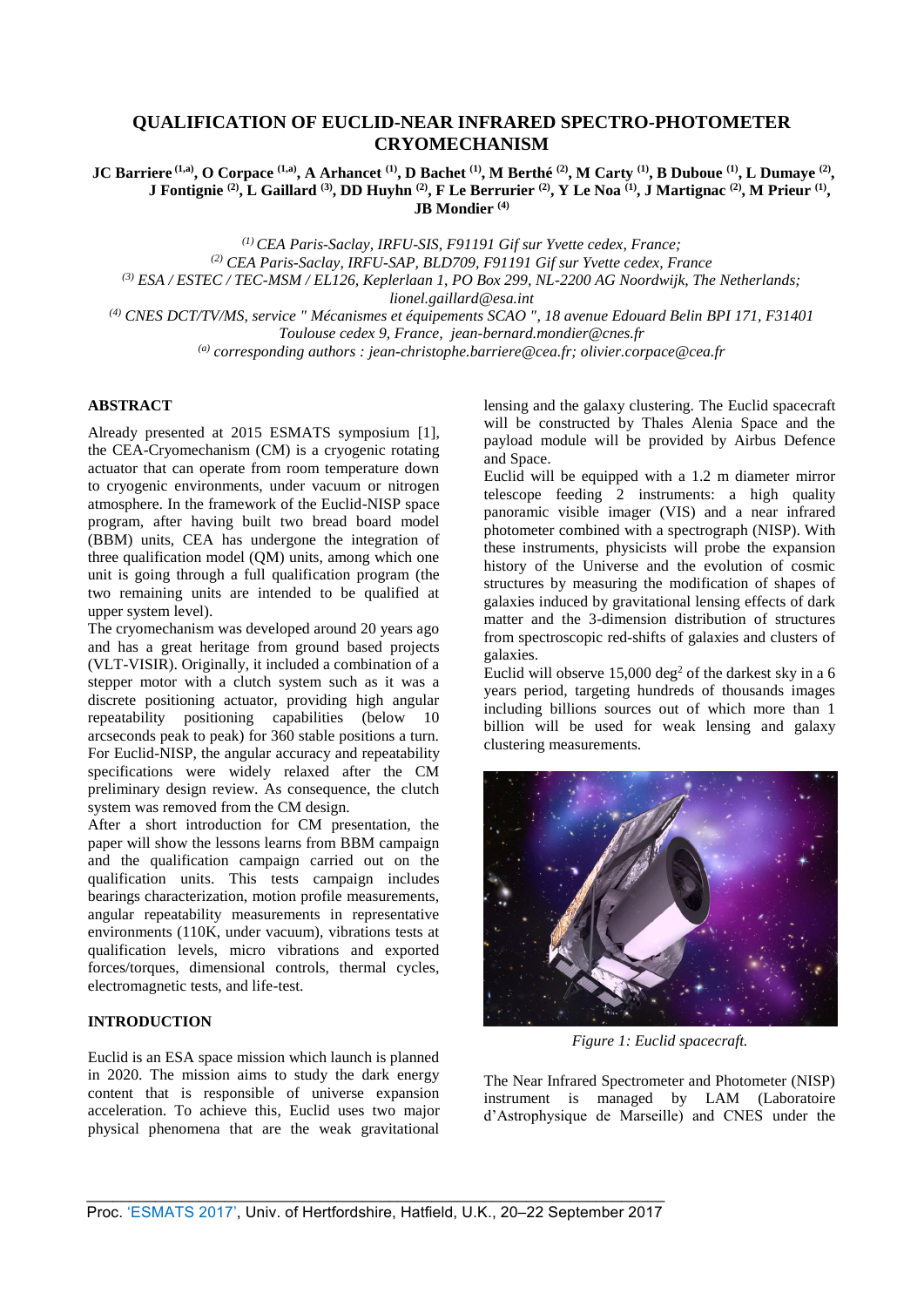global responsibility of the Euclid Consortium. NISP will provide near infrared [1000 and 2300 nm] photometry of all galaxies observed and near infrared low resolution spectra and redshifts of millions galaxies. The NISP data will primarily be used to describe the distribution and clustering of galaxies and how they changed over the last 10 billion years under the effects of the dark matter and dark energy content of the Universe and of gravity.



*Figure 2: The EUCLID payload module with VIS (red) and NISP (green) instruments*

The NISP instrument is made of the focal plane (16 Teledyne detectors, 2000×2000 pixels each) covering a field of view of 0.53 deg<sup>2</sup>. The photometric channel will be equipped with 3 broad band filters (Y, J and H) covering the wavelength range from 1000 nm to 2000 nm. The spectroscopic channel will be equipped with 4 different low resolution near infrared grisms, 3 "red" (1250 nm – 1850 nm) and 1 "blue" (920 nm – 1250 nm). The filters and the grims optics are respectively mounted on the filter wheel assembly (FWA) and grism wheel assembly (GWA). Each of these wheels is actuated by a cryogenic actuator so called "cryomechanism" (CM) developed by CEA.

## **DESIGN**

Since EUCLID-NISP preliminary design review, the cryomechanism (CM) design is established. The clutch subsystem, that was presented in ESMATS 2015 paper [1] has been removed as the positioning specification was relaxed  $(+/-0.3^{\circ})$ .

The current design of the CM includes a stepper motor that directly drives the wheel, a set of ball bearings and a reference position sensor. All these components are mounted in a stainless steel frame, which coefficient of thermal expansion (CTE) matches the one of the bearings material. To ensure this, ESA-ESTEC carried out a CTE measurement campaign for various stainless steel and titanium samples.

The CM size is approximately 105mm of diameter, 65mm thickness and its weight is 2.8kg.



*Figure 3: Picture of the CM.*

The stepper motor is a 360 steps/rev pan cake motor from SAGEM-DS. This motor provides up to 0.55N.m torque driven with 0.15A/phase (one phase ON). It is driven in microstepping mode with 32µsteps/step resolution. For troubleshooting, the motor can be driven with currents up to 0.21A, resulting in motor torque around 0.7N.m. The detent torque is about 0.045N.m.

The motor has a full cold redundancy as the windings are doubled.

The ball bearings are provided by French company ADR.

The bearings are angular contacts ball bearing in back to back arrangement, with a superduplex configuration: the pair is made with a monolithic outer ring, while there are two separated inner rings.

The rings, as well as the balls are made of 440C stainless steel with MoS2 coating according to ESA recommended process (coating performed by ESRtechnology, UK).

The balls separators are PGM-HT cages designed by ADR and manufactured by JPM-USA.

Ball bearings are hard preloaded at the level of ~300N and the cryomechanism design ensures that the bearings clamping force is controlled to be ~2000N.

As the cryomechanism is intended to be an open-loop system, it requires a reference position sensor that allows to discriminate one single step within the possible 360 steps. To achieve this, CEA placed an order to CEDRAT-Technologies to develop an inductive position sensor. The sensor mixes the principle of an Eddy current sensor and a LVDT (linear variable differential transformers) sensor.

This sensor gathers on the same printed circuit board an excitation coil (in blue on [Figure 4\)](#page-2-0) overlapped with two detection coils (in pink on [Figure 4\)](#page-2-0). The excitation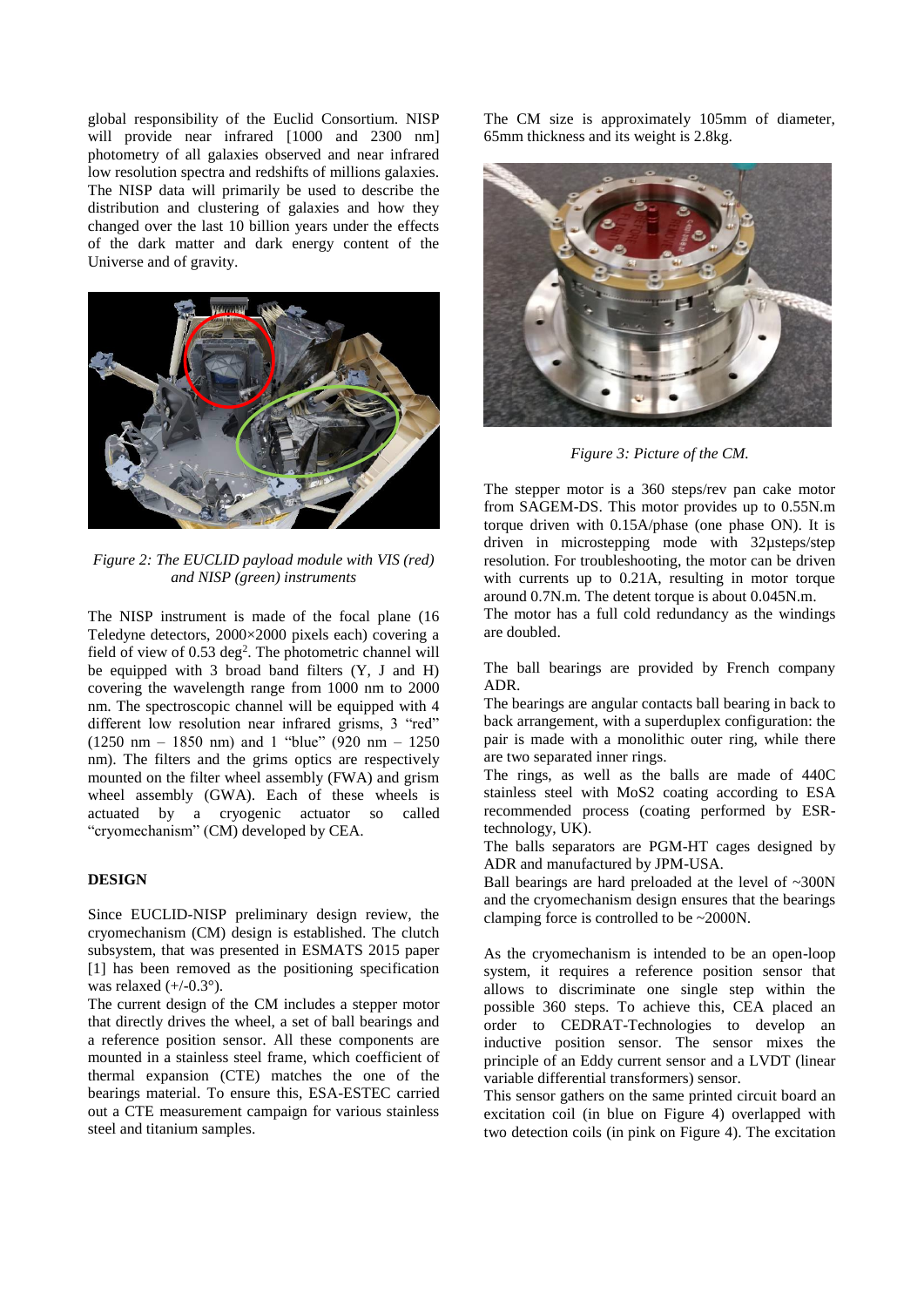coils is driven with 500 kHz, 20 mA current and couples equally with each of the detection coils. As the detection coils are wounded opposite and in series, the resulting voltage is null. This PCB is mounted on a stator part of the CM.

An electrically conductive part (in light yellow on [Figure 4\)](#page-2-0), screwed onto the rotor part of the CM moves with the rotor and comes in front of the detection coils. Pending on the tooth position with respect to the detection coils, the voltage at detection coils level is high amplitude/in phase, null, or high amplitude/phase inverted with respect to excitation current (red plot on [Figure 4 b](#page-2-0)ottom side).

A read-out electronic triggers the home position flag when the phase inversion is sensed on detection coils voltage.



<span id="page-2-0"></span>*Figure 4: CEDRAT-Technologies reference sensor operating principle. (Courtesy of CEDRAT-Technologies)* 

The PCB holds two independent sensors for cold redundancy. It is designed to fulfil ECSS rules for PCB design.



*Figure 5: CEDRAT technologies reference sensor picture. (Courtesy of CEDRAT Technologies)* 

#### **LESSONS LEARNED FROM BBM PROGRAM**

CM BBM program has been performed in 2015 and 2016. This section deals with the issues and lessons learned during this campaign.

#### **Ball bearings friction torque**

During CM integration process, the ball-bearings are mounted before the stepper motor in order to make the ball bearings friction torque measurement in vacuum conditions, at room temperature and at 110K.

The BBM CM ball bearings are made of 440C stainless steel rings and balls coated with  $MoS<sub>2</sub>$  and includes PTFE toroid separators. Preload was initially set to 315N.

Early in BBM program, although friction torque at 293K was nominal, some unexpected friction torque appeared at 110K [1]. Two allegations were made; one was rejected by tests (bad control of bearing clamping force) and the other was impossible to verify with BBM (additional stress on the ball bearings coming from residual stress after machining).

In order to confirm that our investigation has to focus on ball bearings and not on frictions from surrounding mechanical parts, BBM ball bearings were replaced by a set of paired ball bearings, with no preload and made of 440C rings, cages and balls (coated with  $MoS<sub>2</sub>$ ). Friction torque test was performed and showed no difference between friction torques at 293K and 110K.

Our investigation then turned to the material and the nature of the PTFE toroid ball separators.

An order was placed to ADR manufacturer to replace these separators by a PGM-HT cage without changing the other components of the bearing (only a little reduction of the balls number). Preload was set to 327N. This new bearing was mounted into a CM BBM and friction torque tests were performed.

The mean friction torque at 110K increased by 52% with regards to the 293K value and the peak friction torque increased by 72%. But after 1000 turns of run-in at 110K the mean friction torque value was better than the 293K value and the peak values were only 12% higher. Furthermore all the absolute friction torque values of the PGM-HT cage bearings were lower than the PTFE separators bearings ones.

*Table 1 : friction torques comparison* 

|                                            | Mean friction<br>torque $(mN.m)$ |      | Peak friction torque<br>(mN.m) |      |  |
|--------------------------------------------|----------------------------------|------|--------------------------------|------|--|
|                                            | 293K                             | 110K | 293K                           | 110K |  |
| <b>Bearings</b><br>with PTFE<br>separators | 55                               | 88   | 94                             | 150  |  |
| <b>Bearings</b><br>with PGM-<br>HT cages   | 35                               | 26   | 58                             | 65   |  |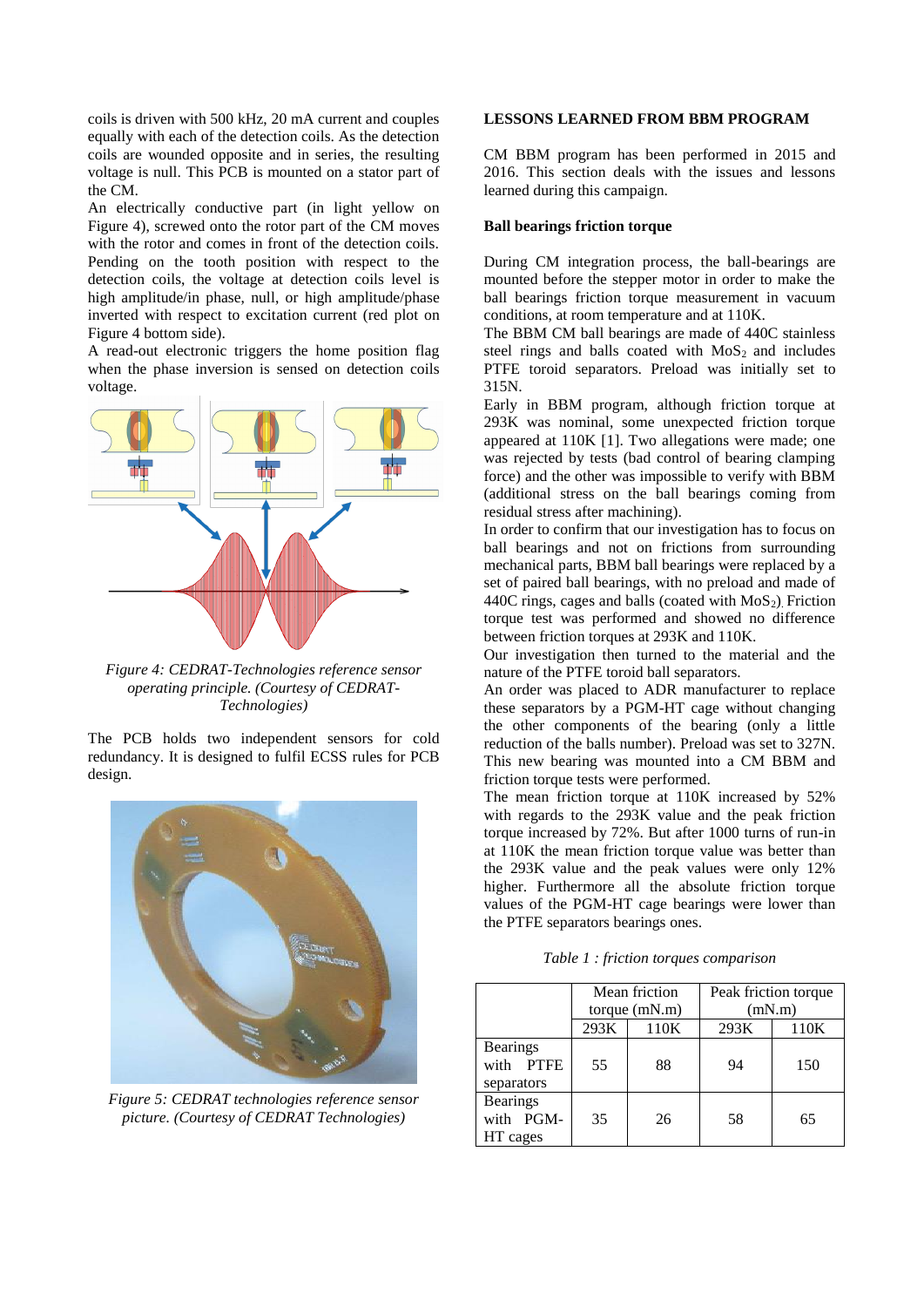In conclusion, it was decided to choose the PGM-HT cages instead of the PTFE separators for the continuation of the CM program.

#### **Stepper motor stator clamping**

During the BBM campaign, some damages appeared on the mechanical part designed to clamp the stepper motor stator and to cover the CM.



*Figure 6: CM BBM with its cover*

Two of the little legs that allows the part fixation on CM body have been broken during mounting and dismounting operations.



*Figure 7: Two legs broken*

Investigations have highlighted that this part endures a great clamping force on little legs as it maintains the stepper motor stator in place. Moreover, the mechanical clearance was such as the "leg" elastic limit can be exceeded. During BBM AIT activities, the cover had been mounted and dismounted too many times. It was decided to move from one mechanical part to two, in order to separate the CM covering and the stator clamping functions.



*Figure 8: On QM model, one part for stator clamping and another for CM covering*

New parts have been tested with success on QM models.

## **CM materials**

In order to avoid some differential dilatation issues, the BBM CM mechanical main parts were made of 440C stainless steel which is the same material than the ball bearings rings.

According to ECSS standards, the 440C stainless steel has a low resistance to stress-corrosion cracking. In order to meet standards and considering the broken parts issue described above, CM team decided to modify the CM main material.

The 440C was replaced by 15-5PH H1025 stainless steel. This material has a CTE closed to the ball bearings rings one  $(11 \text{ µm/m.K}$  for 15-5PH, 10.2 µm/m.K for 440C at 293K) and is in line with ECSS standards if it is hardened above 538°C (1000°F). In addition, the steel parts are immerged in liquid nitrogen before final machining. This ensures that all thermomechanical deformations already occurred when the parts are finished.

This new material was not tested on CM BBM but used on CM QM with no negative impact on mechanism.

# **QUALIFICATION PROGRAM**

## **Performances**

The QM campaign includes some CM performances tests. During these tests, motion profiles are tested and CM positioning repeatability is measured at 293K under vacuum conditions and at 110K.

In order to perform these tests, the CM is mounted into a cryostat and loaded with a representative wheel  $(6.76kg - I_{zz} = 0.188kg.m^2)$ . The wheel supports an optical encoder on its periphery that allows to know the wheel position with an accuracy better than 1 arc minute.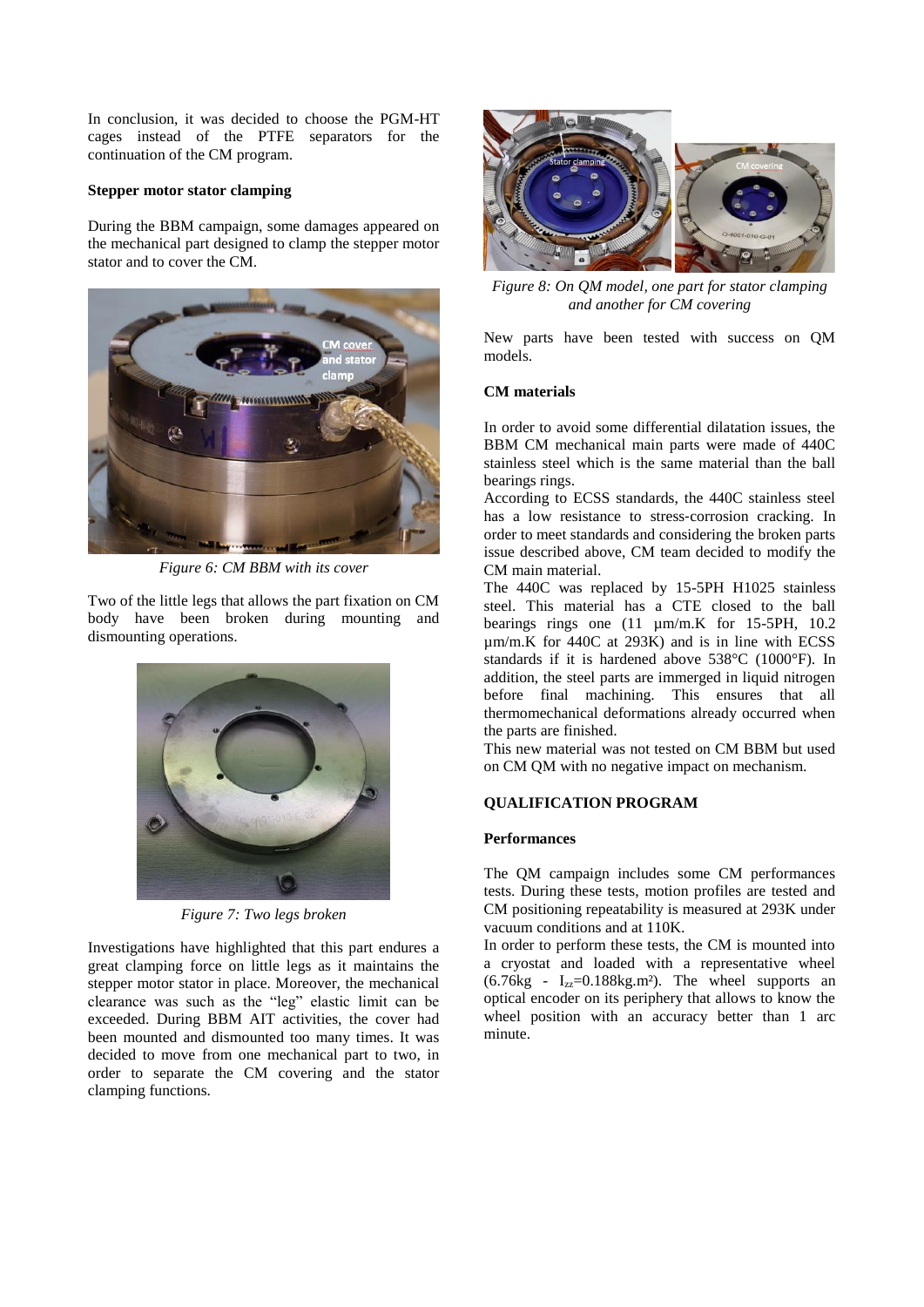

*Figure 9: CM and its wheel installed in cryostat*

Motion profile

The goal of these tests is to check that the CM fulfilled the NISP instrument specifications listed in [Table 2](#page-4-0) in terms of motion profiles.

*Table 2 : Motion profiles specifications*

<span id="page-4-0"></span>

|                               | Specification            | Tested                  |
|-------------------------------|--------------------------|-------------------------|
| Accuracy of final<br>position | $\pm 0.3^\circ$          |                         |
| Max acceleration              | $0.3$ rad/s <sup>2</sup> | $0.314 \text{ rad/s}^2$ |
| Max velocity                  | $0.7$ rad/s              | $0.628 \text{ rad/s}^2$ |

Nominals motion profiles are 144° and 72° movements done in 10 seconds, nevertheless tests are performed with movement duration from 4s to 12s for 72° and from 7 to 12s for  $144^\circ$ .

Different stepper motor currents have also been tested: 0.15A as nominal current, 0.21A for the boost mode and 0.05A as the lower current to perform the movement without any step loss (to prove that the motion can be performed without any step loss with a 2-factor of additional margin).

Results are good; for any combination of these parameters (motion angle, velocity & acceleration, current and temperature), the rotation is completed without step loss with a final position within  $\pm 0.1^{\circ}$ .

In addition to these results, tests data have been explored in order to search the motion parameters (velocity and acceleration) that minimize the accelerations caused by the 3Hz mode. This natural mode is created by the stepper motor angular stiffness coupled to the wheel inertia [1]. This work is important as accelerations caused by 3Hz mode are affecting the motorisation margin.

As conclusion, the rotation profiles that are considered as baseline for EUCLID-NISP are listed in [Table 3.](#page-4-1)

*Table 3: Motion profile for EUCLID-NISP*

<span id="page-4-1"></span>

|                  | $72^{\circ}$ movement      | $144^{\circ}$ movement  |
|------------------|----------------------------|-------------------------|
| Duration         | 10s                        | 10s                     |
| Max speed        | $0.139$ rad/s              | $0.314$ rad/s           |
| Max acceleration | $0.157$ rad/s <sup>2</sup> | $0.157 \text{ rad/s}^2$ |

Positioning repeatability

The goal of this test is to check that the CM fulfilled the angular positioning repeatability specification  $(\pm 0.3^{\circ})$ on 3 different positions reached after a movement of 72° or 144° repeated 100 times.



*Figure 10: Angular repeatability test*

The middle position is reached alternatively clockwise and counter clockwise. The extremity positions (CCW and CW positions) are reached always by the same orientation. Only the middle position angular repeatability results are presented as it is the worst case. This test is performed several times during QM predelivery phase: at 293K and 110K, before and after vibrations test.

Results in [Table 4](#page-4-2) show that the CM angular repeatability fulfilled each time the  $\pm 0.3^\circ$  specification (by a factor 4 at worst).

| Table 4: Angular repeatability test results |  |  |
|---------------------------------------------|--|--|
|---------------------------------------------|--|--|

<span id="page-4-2"></span>

|                             | Angular repeatability of QM 3 |                    |
|-----------------------------|-------------------------------|--------------------|
|                             | $72^{\circ}$ motion           | $144^\circ$ motion |
| At 293K                     | $\pm 0.03^{\circ}$            | $\pm 0.03^{\circ}$ |
| At 110K                     | $\pm 0.04^{\circ}$            | $\pm 0.07^{\circ}$ |
| At 110K after<br>vibrations | $\pm 0.03^{\circ}$            | $\pm 0.06^\circ$   |

#### **Vibrations**

As 2 flight models are required, one for driving the filters wheel and the other one for the grism wheel, it was requested to have a unique specification document for both wheel.

In addition, a vibration test wheel was built in agreement with both teams to be representative of the grism and filter wheels.

A finite element model was created for the test wheel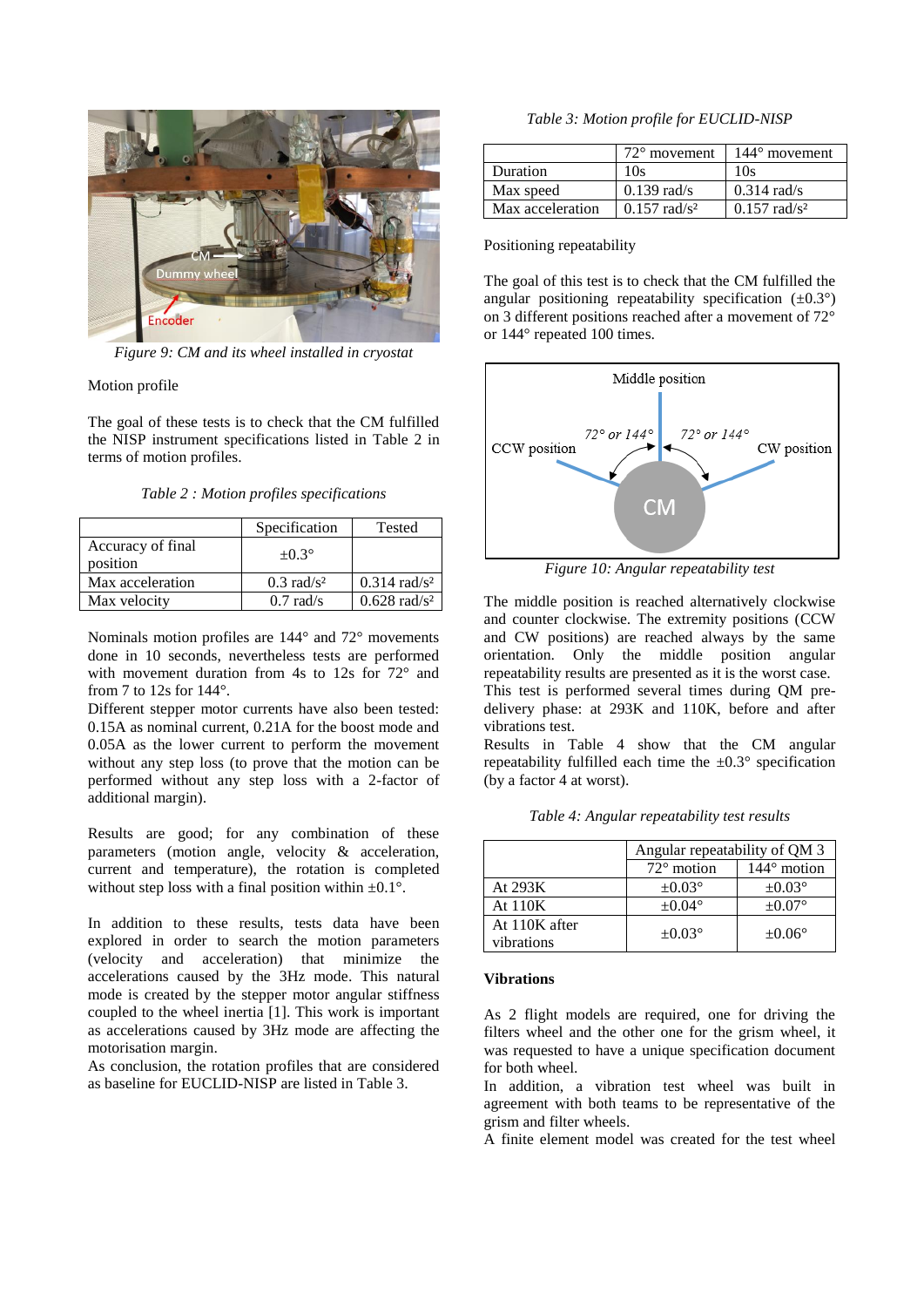coupled with the CM. This model, allowed to identify the main modes. A second model, using the "RBSDYN" software was created with the help of CNES mechanism expert to focus on the bearing stress and particularly on the Hertz pressure at balls to tracks interfaces. The combination of these two models gave a good level of confidence in the modal analysis. As results, a primary and a secondary notched were requested to the upper level (NISP instrument). These notches were based on two limiting factors: on one hand, they intend to limit the Hertzian pressure to 3600MPa for the in-plane vibration and to 3200MPa for the out-of-plane vibration; on the other hand, the notches aimed to limit the accelerations at 100g at the pseudo-optics locations.



*Figure 11: Picture of the CM loaded with the vibration test wheel, which supports pseudo optics (metallic discs replace glass parts)*

The vibrations tests were carried out cumulating the qualification levels and durations with the acceptance levels and duration. This choice was driven by the fact that the CM is a sub-system and flight units will be tested once again at upper level.

The vibration results showed a very good correlation with measured modes and predicted ones, as shown in the following table.

|  | Table 5: Comparison of measured and predicted modes. |  |  |
|--|------------------------------------------------------|--|--|
|  |                                                      |  |  |

| Direction    | Measure (Hz) | FEA (Hz / $%M$ ) |
|--------------|--------------|------------------|
| X first mode | 482          | 470/17           |
|              | 520          | 520/10           |
|              |              | 522/46           |
| Y first mode | 465          | 469/18           |
|              | 511          | 520/45           |
| Z main modes | 183          | 190/42           |
|              | 709          | 753/27           |

At the end of vibration tests, low level sinus were performed and highlighted some shift in the amplification factors between initial and final vibration tests. It is important to highlight that frequencies always remain stable. This phenomena was also observed on the 2 previous QM models and previous BBM models. The shift of amplification factors was deemed to be the consequence of the ball-to-track contact changes. As the wheel is not rotating during test, it might be possible that the  $MoS<sub>2</sub>$  coating locally compresses changing the bearings damping factor. As soon as the mechanism is actuated, the cage to balls and balls to tracks  $MoS<sub>2</sub>$ transfers operate and the system recovers original characteristics.

As it is written in the "performances" chapter, the CM performances were not affected by vibrations tests.

#### **Electromagnetism**

An electromagnetism test has been carried out on the qualification unit. As the CM is mainly a passive component, and because of the time constant of the stepper motor or temperature probe, is was agreed with the NISP project to have limited bandwidths for the different tests. The following measurements were performed:

- conducted emission in [100kHz; 100MHz] range,
- radiated emission in [30Hz; 30MHz] range,
- radiated susceptibility in [50kHz; 5MHz] range,
- conducted susceptibility in [50kHz; 5MHz] range,
- electrostatic discharge: 15 discharges with 15mJ/15kV pulses with repetition rate from 0.1 to 1 Hz.

The conclusion of EMI/EMC tests is that the CM is not affected by radiated or conducted susceptibility. Neither the stepper motor nor the reference sensor reacts to external perturbations. Both conducted and radiated emission measurement have shown full compliance to ECSS requirements; only a low level emission line at 500 kHz from the reference sensor was recorded

# **Thermal cycling**

One of the CM QM has been exposed to 8 thermal cycles, which is thermally representative of the prelunch operations. A thermal cycle includes a first heating from 293K to 323K, a cool down to 110K and a warm-up to 293K.

Performances tests have been made before the cycles (293K), once at 323K, once at 110K and after the cycles. Performances are each time within specifications (no step loss during motion profiles and within  $\pm 0.3^\circ$  of angular repeatability).

Furthermore, additional thermal cycles (40 cycles from 105K to 323K) have been performed with success at components level: reference sensor PCB, crimped contacts of connectors and SAGEM rotor gluing on CM rotor.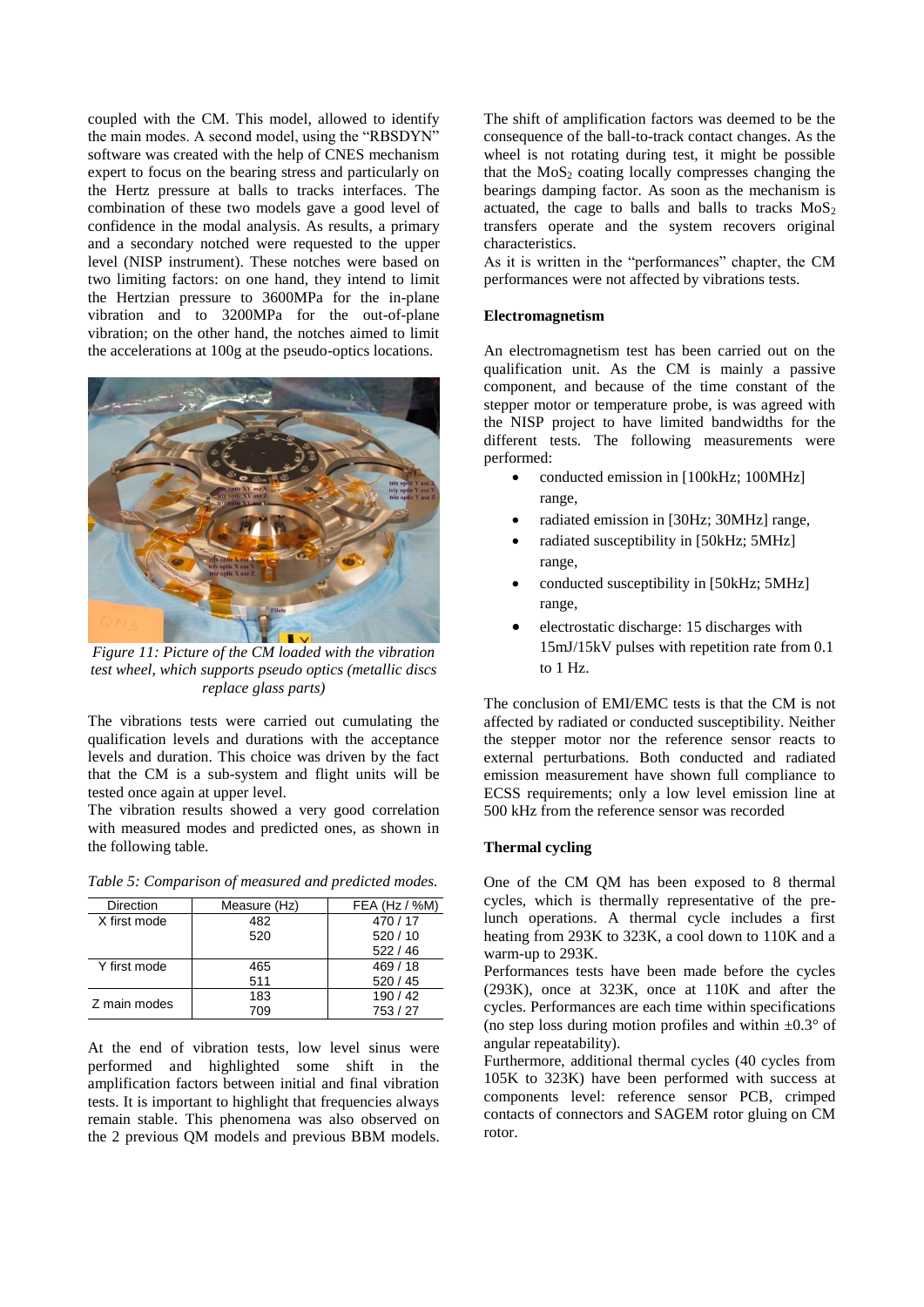#### **Life test**

Facing planning constraints about flight models delivery milestone, combined with the overall duration of the life-test (1.6 million motions to run) and aiming to minimize the risk, it has been decided to split the life test in two separated tests.

As a first stage, a "simplified" life test has been subcontracted to ESR-Technology. This test aimed to get preliminary results in a couple of months.

The second stage of life test will use the CM QM which has already undergone thermal cycles, vibrations at qualification level and which performances have been checked.

The ESRT "simplified" test was intended to run a superduplex ball bearings at 120K for 1.6 million of 144° actuations. The so-called "simplified" test used a flight like bearings pair in a representative housing and shaft set-up. Thus, the test set-up used the same bearings design, preload,  $MoS<sub>2</sub>$  coating, housing and shaft clearances and clamping system.

When the CM will be in operation, the stator will slightly warm up under stepper motor dissipation, making the bearings preload increasing.

In ESR-technology simplified test set-up, the stator is cooled down by cryogenic fluid. In order to make the thermal corresponding increase of the preload, it was decided to make the internal ring rotate and the external ring static. Thus, the cooling process has the same effect in the simplified test that the stepper motor warming up in the real CM.



*Figure 12: ESRT simplified test set-up*

The ball bearing preload and friction torque were measured before starting the life-test.

The life test consisted in running the rotor for 5 actuations of  $+144^{\circ}$  in 3 seconds, with 0.1 s rest in between followed by 5 actuations of -144° with 0.1s rest in between. This 10 actuations loop was repeated 160,000 times under vacuum, at temperature around 120K, leading to 1.6 million 144° actuations.

All along the test, the friction torque was monitored, providing a rough information about the bearings health ("cycle" plots in [Figure 13\)](#page-6-0). From time to time (14 occurrences along the test duration), the friction torque was accurately measured making the rotor moving 2 turns CW, 2 turns CCW, 2 turns CW and 2 turns CCW at 2 rpm. The associated measurements are shown as "reversal" plots in [Figure 13.](#page-6-0)





<span id="page-6-0"></span>*Figure 13: Summary of friction torque measurements along the life-time test*

The major outcomes of this simplified life-test are:

- the bearings friction torque remained stable all along the test;
- $\bullet$  the preload measurement didn't show modification before and after the 1.6 million actuation.

In addition, detailed inspection showed that all balls, tracks and cages were in good conditions. No wear occurred on steel parts. The cages didn't show significant wear out. All these statements give confidence in the fact that the life limit was not about to be reached.

At the time when this paper is written, the life-test operated on the CM QM has not started.

### **CONCLUSION**

After a one year BBM campaign mainly dedicated to resolve bearings friction torque issue, the QM campaign has been realized in 6 months for 3 qualification units without any major issue.

Thanks to this campaign, we now feel confident that the CM performance requirements can be satisfied at the end of the lifespan test.

## **AKNOWLEDGEMENTS**

The CM qualification program is managed by CEA with the financial support of CNES agency.

Lionel Gaillard, as representative of ESA team and Jean-Bernard Mondier, associated with CNES team, provided a helpful technical support for troubleshooting